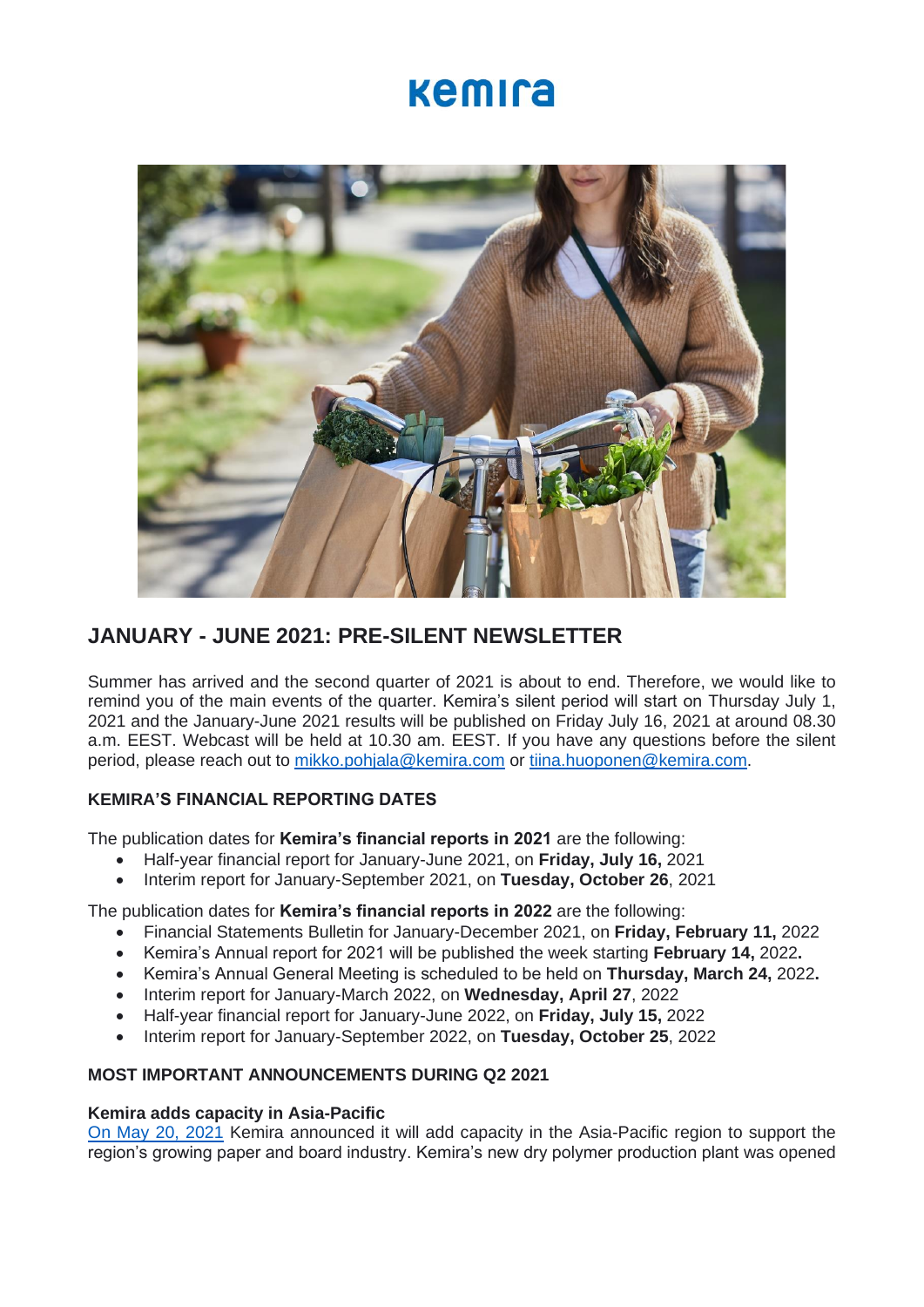# **Kemira**

in South Korea during May 2021. The investment is a joint venture with Yongsan Chemicals and will strengthen Kemira's market position in the Pulp & Paper market. In addition, Kemira announced the initiation of a pre-engineering phase to potentially increase the production capacity of sizing chemicals in its Nanjing site in China. No investment decision has been made yet.

#### **Other stock exchange releases**

During the quarter, Kemira has published several other releases, including manager's transaction releases and members of Kemira's Nomination Board. These releases can be found in [Kemira's](https://www.kemira.com/company/media/newsroom/releases/kemira-oyj-announces-indicative-tender-offer-results-2/)  [newsroom.](https://www.kemira.com/company/media/newsroom/releases/kemira-oyj-announces-indicative-tender-offer-results-2/)

#### **FREQUENTLY ASKED QUESTIONS DURING THE QUARTER**

#### **How is Kemira's end-market demand developing?**

As stated in Kemira's outlook for 2021, end-market demand is expected to recover in 2021. Already in Q1 we saw sequential recovery in end-market demand in both segments. Also, in Q2 2021, market trends have remained positive. On the Pulp & Paper side, pulp market prices have remained strong following good demand. In Oil & Gas, rig count in shale has continued to improve gradually following clearly higher oil prices and better demand.

#### **How are global supply chain challenges impacting Kemira?**

Global supply chains have been disrupted over the past couple of months as commodity and logistics prices have increased clearly following supply and demand imbalances. As discussed in Kemira's Q1 results webcast, higher input costs and raw material availability impact Kemira and we work hard to mitigate the effect.

Kemira's direct purchases and logistics costs amounted to approximately 1.4 BN EUR in 2020, of which roughly 1 BN EUR was related to raw material purchases. Out of Kemira's raw material purchases, roughly 35% relates to oil and gas derivatives, which are naturally impacted by oil price fluctuations.

Kemira has announced a number of price increases starting in December 2020 to mitigate the impact from higher input costs. As Kemira's customer contracts expire throughout the year, it typically takes a couple of quarters before the impact is visible in financials.

#### **When are Kemira's new investments expected to be completed?**

Kemira has several on-going investment projects that will support Kemira's strategic aim of growing faster than the market:

- Dry polymer investment in South Korea was completed during Q2 2021 and ramp-up during Q3 2021
- Emulsion polymer and bio-AMD facility will be completed during Q2 2021 and the facility has started a ramp-up phase
- Bleaching facility expansion in Uruguay will be completed towards the end of 2022 and will serve UPM Kymmene's new pulp mill
- Coagulant facility expansion in the UK will be completed by end of 2021, full production in 2022

### **INVESTOR ACTIVITIES AND EVENTS DURING Q2 2021**

Kemira held virtual investor roadshows for Helsinki, UK, Continental Europe and US-based investors during Q2 2021. In addition, Kemira arranged a conference call for sell-side analysts in June.